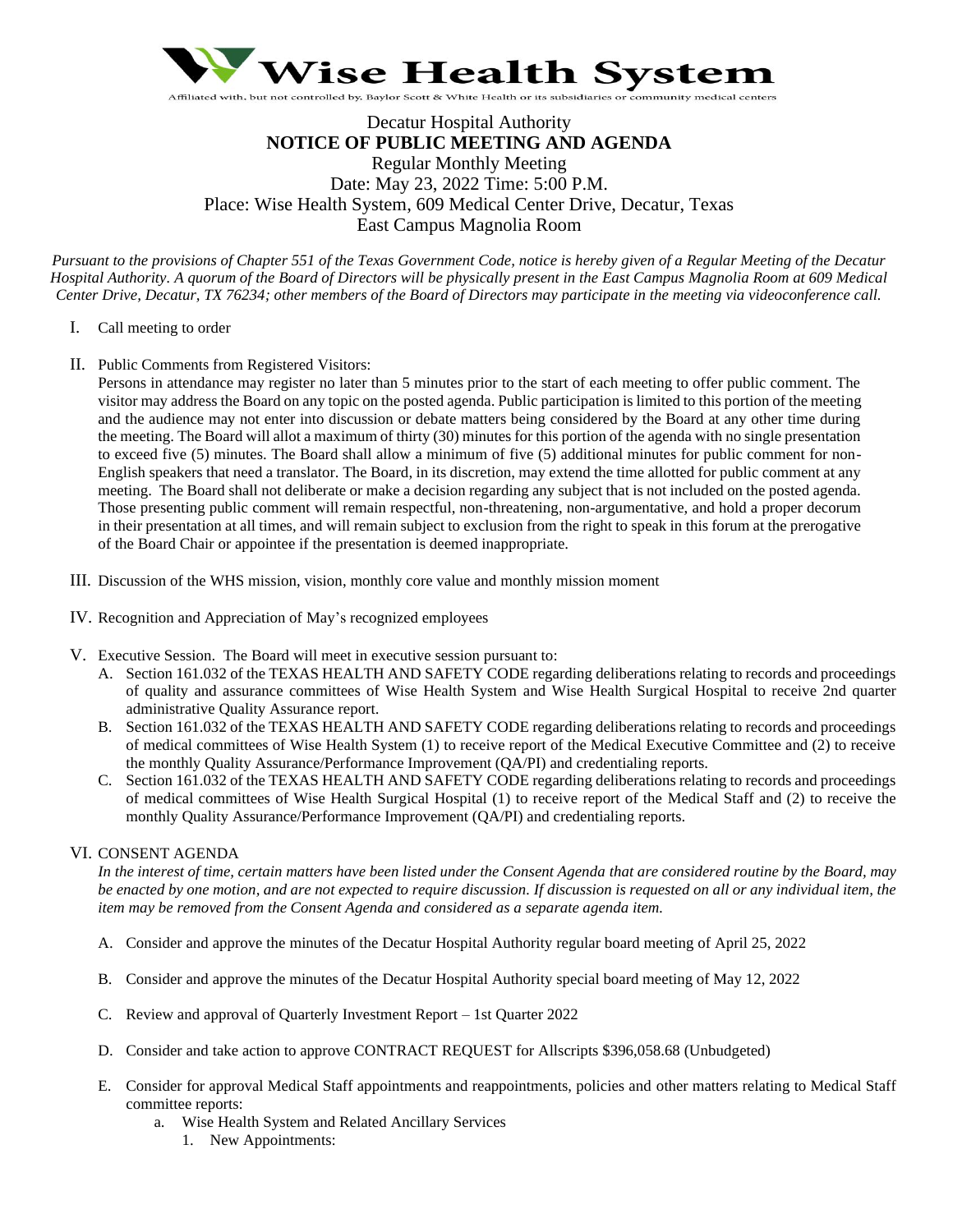|    | Chopra, Atish MD<br>1.<br>2.<br>Dhanoa, Narpinder MD<br>3.<br>MacKenzie, Travis MD<br>Pourhassani, Payam DO<br>4.<br>5.<br>Williams, Lindsey DO<br>Khalid, Muhammad MD<br>6. | Consulting<br><b>Active Clinical</b><br><b>Active Clinical</b><br><b>Active Clinical</b><br>Consulting<br><b>Active Clinical</b> | Vascular and Endovascular<br>Hospitalist<br><b>Emergency Medicine</b><br>Hospitalist<br>Radiology (MSD)<br>Cardiology |
|----|------------------------------------------------------------------------------------------------------------------------------------------------------------------------------|----------------------------------------------------------------------------------------------------------------------------------|-----------------------------------------------------------------------------------------------------------------------|
| 2. | Reappointments:                                                                                                                                                              |                                                                                                                                  |                                                                                                                       |
|    | Arraut, Alfredo L., MD<br>1)                                                                                                                                                 | Consulting                                                                                                                       | Radiology                                                                                                             |
|    | Carenza, Jeffrey W., MD<br>2)                                                                                                                                                | Consulting                                                                                                                       | Radiology                                                                                                             |
|    | 3)<br>Cole, Shane P., MD                                                                                                                                                     | Consulting                                                                                                                       | <b>Emergency Medicine (MSD)</b>                                                                                       |
|    | Ferralli, Gina T., CRNA<br>4)                                                                                                                                                | <b>APP</b>                                                                                                                       | <b>Nurse Anesthetist</b>                                                                                              |
|    | Herrera, Rodolfo A., MD<br>5)                                                                                                                                                | Consulting                                                                                                                       | Contrast Media/ Pain Medicine (WHS & MSD)                                                                             |
|    | Indresano, Andrew A., MD<br>6)                                                                                                                                               | Consulting                                                                                                                       | Orthopedics/Spine                                                                                                     |
|    | McElaney, Brian L., MD<br>7)                                                                                                                                                 | Consulting                                                                                                                       | Radiology                                                                                                             |
|    | 8)<br>Merritt, Curtis J., DO                                                                                                                                                 | <b>Active Clinical</b>                                                                                                           | Hospitalist                                                                                                           |
|    | Mishra, Michael D., MD<br>9)                                                                                                                                                 | Consulting                                                                                                                       | Radiology                                                                                                             |
|    | 10) Nagarkoti, Sujit P., MD                                                                                                                                                  | <b>Active Clinical</b>                                                                                                           | Hospitalist                                                                                                           |
|    | 11) Nguyen, Nam T., MD                                                                                                                                                       | Consulting                                                                                                                       | Radiology                                                                                                             |
|    | 12) Small, Andrew B., IV, MD                                                                                                                                                 | Consulting                                                                                                                       | Radiology                                                                                                             |
|    | 13) Sullivan, Timothy P., MD                                                                                                                                                 | Consulting                                                                                                                       | Radiology                                                                                                             |
|    | 14) Weertman, Jeffrey D., CRNA                                                                                                                                               | APP                                                                                                                              | Nurse Anesthetist (MSD)/Simmons                                                                                       |
|    | 15) Morris, Daniel K., DO                                                                                                                                                    | <b>Active Clinical</b>                                                                                                           | General, Vascular and Endovascular                                                                                    |
| 3. | Locum 30 Day Reviews:                                                                                                                                                        |                                                                                                                                  |                                                                                                                       |
|    | Kumar, Yuvaraj MD<br>1)                                                                                                                                                      | Locum                                                                                                                            | Cardiology                                                                                                            |
| 4. | Addendum to Privilege:                                                                                                                                                       |                                                                                                                                  |                                                                                                                       |
|    | 1) Bhandari, Sathya MD                                                                                                                                                       | Consulting                                                                                                                       | Pain Medicine- adding Tenjet privilege                                                                                |

5. Review of revised vascular privilege form

### b. Wise Health Surgical Hospital and Related Ancillary Services

# 1. New Appointments: 1. Chopra, Atish MD Consulting Vascular and Endovascular 2. Dhanoa, Narpinder MD Active Clinical Hospitalist 3. Pourhassani, Payam DO Active Clinical Hospitalist 4. Robison, Stephanie NP APP PA NP Emergency Medicine (Argyle) /Soleyman 5. Scott, Heath NP APP PA NP Emergency Medicine (Argyle) /Amin

## 2. Reappointments:

- 1) Afzal, Atif, MD Active Clinical Hospitalist (Argyle)
- 2) Arraut, Alfredo L., MD Consulting Radiology<br>
3) Carenza, Jeffrey W., MD Consulting Radiology
- 3) Carenza, Jeffrey W., MD Consulting
- 4) Ferralli, Gina T., CRNA APP Nurse Anesthetist
- 5) Herrera, Rodolfo A., MD Consulting Pain Medicine
- 6) Indresano, Andrew A., MD Active Clinical Orthopedics/Spine
- 7) McElaney, Brian L., MD Consulting Radiology
- 8) Merritt, Curtis J., DO Active Clinical Hospitalist
- 9) Mishra, Michael D., MD Consulting Radiology
- 10) Nagarkoti, Sujit P., MD Active Clinical Hospitalist
- 11) Nguyen, Nam T., MD Consulting Radiology
- 12) Small, Andrew B., IV, MD Consulting Radiology 13) Sullivan, Timothy P.,, MD Consulting Radiology
- 3. Addendum to Privileges:

1) Bhandari, Sathya MD Consulting Pain Medicine-adding Tenjet privilege

4. Review of revised vascular privilege form